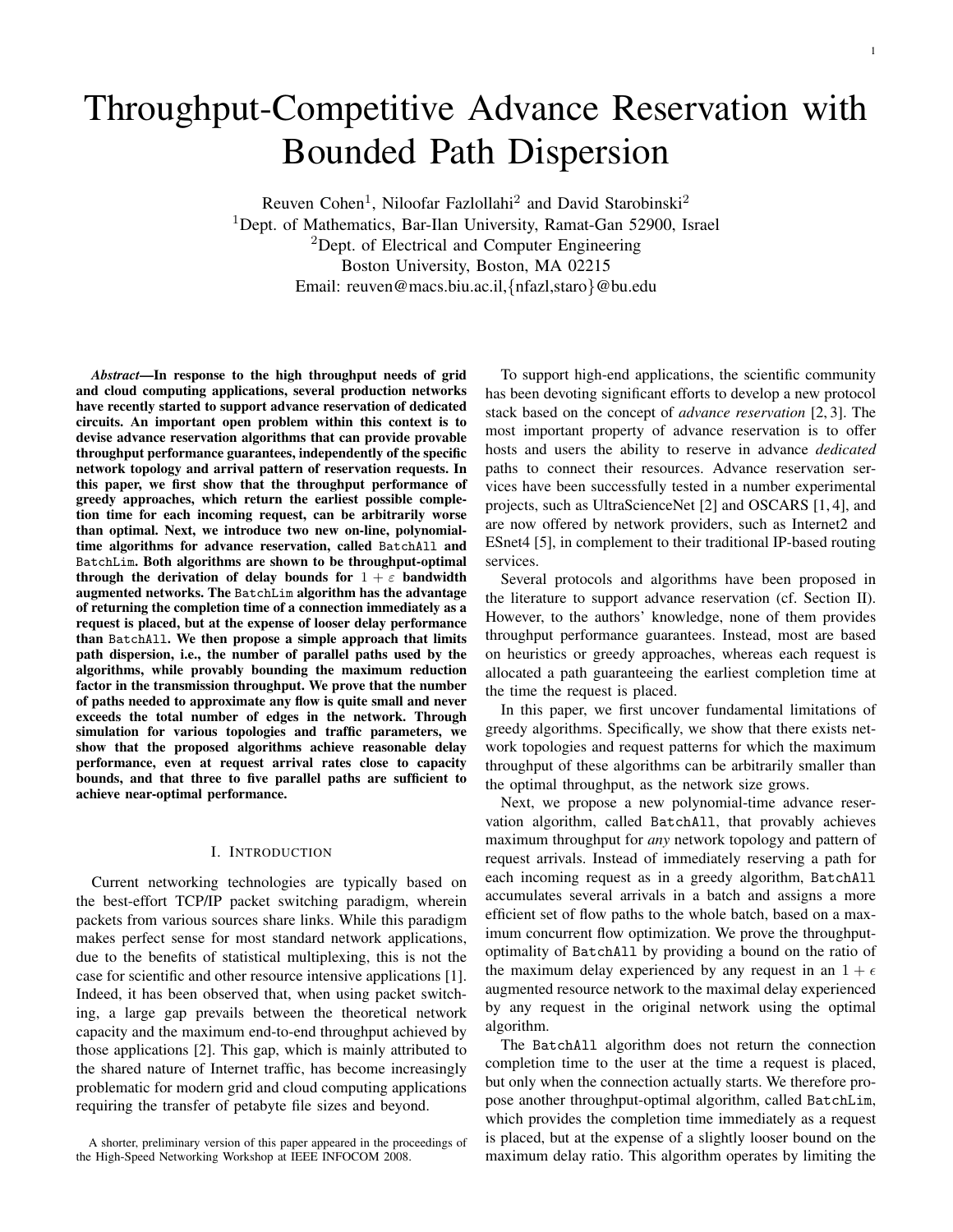length of each batch.

Our model assumes that the network infrastructure supports path dispersion, i.e., multiple paths in parallel can be used to route traffic, which has recently been shown to be feasible on the ESnet network [6]. Nevertheless, a too large path dispersion may be undesirable, as it may entail fragmenting a file into a large number of segments and reassembling them at the destination. To address this issue, we present a simple approach, based on the max-flow min-cut theorem, that limits the number of parallel paths while bounding the maximum reduction factor in the transmission throughput. We prove that this bound is tight. We then, propose two algorithms BatchAllDisp and BatchLimDisp, based upon BatchAll and BatchLim respectively. These algorithms perform similarly to the original algorithms, in terms of the batching process. However, after filling each batch, the algorithms will limit the dispersion of each flow. Although these algorithms are not throughput-optimal anymore, they are still throughputcompetitive.

Finally, we provide simulation results illustrating the delay performance of the various proposed algorithms as a function of the arrival rate of requests. The results are compared to a capacity bound, whose value represents an upper bound on the maximum request arrival rate for which the delay of requests is bounded. We show that BatchAll approaches the capacity bound at a reasonable delay value. Further, we propose and evaluate a modified version of the algorithm, called BatchAll+, whose performance is even closer to the bound. With respect to path dispersion, we show that excellent performance can be achieved with as few as five or so parallel paths per connection.

The rest of this paper is organized as follows. In Section II, we scan related work on advance reservation, competitive approaches, and path dispersion. In Section III, we introduce our model and define performance measures of interest. In section IV, we present natural greedy approaches and demonstrate their inefficiency. Then, in Section V, we describe the BatchAll and BatchLim algorithms and prove their throughput-optimality. Our method for bounding path dispersion is described and analyzed in Section VI. In Section VII, simulation results evaluating the performance of the algorithms for different network topologies and traffic parameters are presented. We conclude the paper in Section VIII.

## II. RELATED WORK

There exists a rich literature on advance reservation of network resources. Thus, we focus on algorithmic work, which is most relevant to this paper. We refer the interested reader to [7], for further discussion on architectures and services.

Several papers consider the problem of joint routing and scheduling of file transfers. Ref. [8] introduces a scheduling algorithm for large file transfers over paths with varying bandwidth. Ref. [9] analyzes the problem of offline scheduling and routing of file transfers from several users, each storing multiple files, to a single receiver node. Ref. [10] considers a similar model but also proposes algorithms to address the problem of rescheduling connections that have not completed.

Ref. [11] proposes greedy algorithms guaranteeing earliest completion to each incoming request. Ref. [3] introduces an algorithmic framework, called GCR, that assigns grades to paths according to a general optimization objective, e.g., shortest path, widest path, earliest path, or a combination of those, and then selects the highest graded path. GCR also supports path switching, which is shown to enable significant performance improvement.

Advance reservation plays an important role in optical networks, such as those based on optical flow switching (OFS) architectures [12, 13]. Thus, a number of papers investigate joint routing-scheduling optimization with the additional constraint of maintaining wavelength continuity along a path. For instance, [14] focuses on the design of effective routing and wavelength assignment heuristics and [15, 16] propose various load balancing approaches to allocate lightpaths.

In contrast to the above work, the algorithms that we propose in this paper provide theoretical guarantees on throughput performance. These results are obtained under the following relaxations: (i) job requests do not have strict bandwidth requirements; (ii) no additional constraints (e.g., wavelength continuity) are imposed. Hence, our model is appropriate for elastic applications, such as bulk transfer, operating under a single lambda service [2].

Next, we summarize work related to competitive algorithms for advance reservation. Ref. [17] discusses the on-line ftp problem, where reservations are made for channels for the transfer of different files. The presented algorithm provides a 4-competitive algorithm for the makespan (the total completion time). However, [17] focuses on the case of fixed routes. When routing is also to be considered, the time complexity of the algorithm presented there may be exponential in the network size. Ref. [18] proposes an off-line approximation algorithm for accommodating advance reservation of job requests in some specific topologies, e.g., lines and trees. Ref. [19] studies a related problem, whereby the path selection is based on several choices supplied by a user. Ref. [20] focuses on the problem of joint routing and scheduling in packet switched network in an adversarial setting and provides delay bounds. The model is for packet scheduling, rather than file (job) scheduling as in our paper. Moreover, [20] puts some restrictions on the adversary (e.g., the maximum amount of packets that it can inject during any time interval), which are unnecessary in our paper.

Most of the other work on competitive routing algorithms mainly focuses on call admission, without the ability of advance reservation [21, 22]. In [23], a combination of call admission and circuit switching is used to obtain a routing scheme with a logarithmic competitive ratio on the total revenue received. A competitive routing scheme in terms of the number of failed routes in the setting of ad-hoc networks is presented in [24]. A competitive algorithm for admission control and routing in a multicasting setting is presented in [25].

In [26], a throughput-optimal scheme for packet switching at the switch level is presented. The scheme is based on a convergence to the optimal multicommodity flow using delayed decision for queued packets. Their results somewhat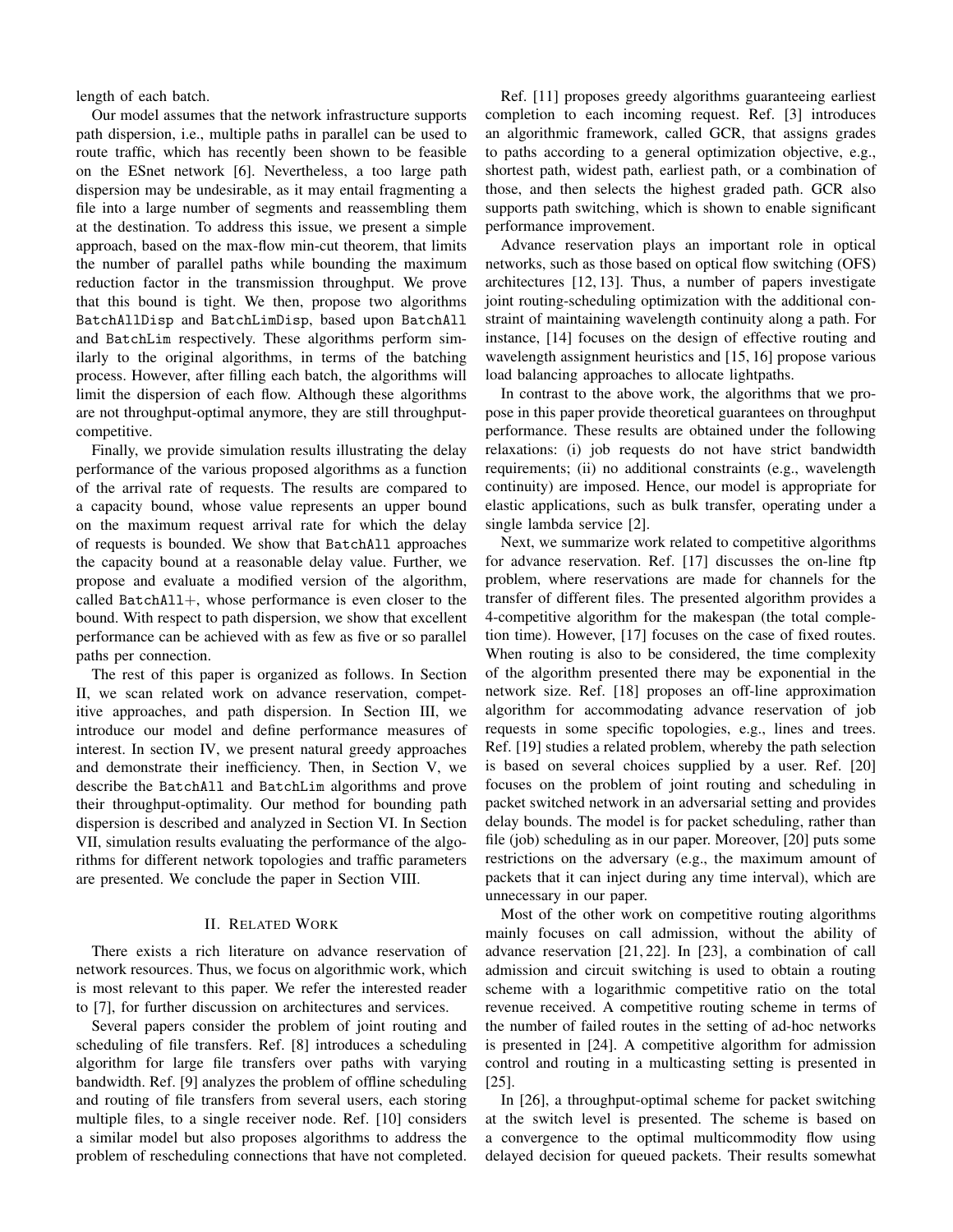resemble our BatchAll algorithm. However, their scheme requires packet lengths to be independent and applies to specific switch architectures, whereas our scheme addresses the full routing-scheduling question for general graphs and does not impose specific statistical requirements (e.g., independence) on the arrival process or the packet length. In [27], a queuing analysis of several optical transport network architectures is conducted. It is shown that, under certain conditions imposed on the arrival process, some of the schemes can achieve the maximum network rate. This paper does not address the full routing-scheduling issue either. Another difference with the above two papers is that we provide an algorithm, BatchLim, guaranteeing the completion time of a job at the time of its arrival.

Many papers have discussed the issue of path dispersion and attempted to achieve good throughput with limited dispersion. A survey of some results in this field is given in [28]. In [29, 30], heuristic methods of controlling multipath routing and some quantitative measures are presented. As far as we know, our work proposes the first formal treatment allowing the approximation of a flow using a limited number of paths at any desired level of accuracy.

## III. NETWORK MODEL

## *A. Notation and assumptions*

We consider a *general* network topology, represented by a graph  $G(V, E)$ , where V is the set of nodes and E is the set of links connecting the nodes. The graph *G* can be directed or undirected. The capacity of each link  $e \in E$  is  $C(e)$ . Any pair of nodes may request a connection at any time. A connection request, also referred to as job, contains the tuple (*s, d, f*), where  $s \in V$  is the source node,  $d \in V - \{s\}$  is the destination node, and *f* is the file size.

Accordingly, an advance reservation algorithm computes a starting time at which the connection can be initiated, a set of paths used for the connection, and an amount of bandwidth allocated to each path. Our model supports path dispersion, i.e., multiple paths in parallel can be used to route data traffic.

In subsequent sections, we will make frequent use of multicommodity functions. The multicommodity flow problem is a linear planning problem returning true or false based upon the feasibility of fully transmitting a list of jobs between given source-destination pairs concurrently during a given time window, such that the total flow through each link does not exceed its capacity. It is solved by a function multicomm $(G, L, T)$ , where L is a list of jobs, each containing a source, a destination, and a file size, and *T* is the time window.

The maximum concurrent flow is calculated by the function maxflow( $G, L$ ). It returns  $T_{\min}$ , the minimum value of  $T$  such that multicomm $(G, L, T)$  returns true. Both the multicommodity and maximum concurrent flow problems are known to be computable in polynomial time [31, 32].

We assume that no queuing delays arise in relay nodes in the network. Therefore, the instantaneous departure rate of information at each relay node equals the arrival rate. It is a reasonable assumption for the networks under consideration

which reserves dedicated bandwidth to each flow. As such, the average transmission rate between all pairs in the network for any time interval *T* must be a feasible multicommodity flow.

#### *B. Performance metrics*

The main performance metric of interest in this paper is the *saturation throughput*, defined as follows. Suppose requests generate an average demand over time of  $\lambda_{ij} = \alpha_{ij} \lambda$ bits/second from each node *i* to node *j*, where  $\alpha_{ij}$  is a fixed parameter and  $j \neq i$ . Define the *delay* of a request as the amount of time elapsing from the point where the request for a connection set-up arrives till the point where the corresponding connection completes. Then, the saturation throughput, denoted  $\lambda^*$ , is the maximum value of  $\lambda$  (or the supremum, if the maximum does not exist) for which the delay experienced by any request is finite almost surely.

Determining analytically the value of *λ ∗* is a difficult task in general as the answer depends on the graph topology and the statistics of the arrival process. Yet, even without knowing  $\lambda^*$ , one can devise algorithms that achieve optimal or competitive saturation throughput, as described later.

A simple upper bound on  $\lambda^*$  can be obtained as follows. Consider a set of feasible multicommodity flows  $g_{ij}$  assigned to each pair of nodes *i* and *j*, such that  $g_{ij} = \alpha_{ij}g$ . The maximization of  $g$  is a linear planning problem known as the *Maximum Concurrent Flow Problem (MCFP)* [31]. The maximum value of *g* in MCFP, denoted *g ∗* , provides an upper bound on the saturation throughput *λ ∗* . This result holds true because for every achievable value of  $\lambda$  there must exist an equally feasible value *g*.

# IV. GREEDY ALGORITHMS

In this section, we present greedy algorithms and show that their saturation throughput can be arbitrarily far from optimal as the network size grows.

# *A. The* Greedy *algorithm*

A seemingly natural way to implement advance reservation is to follow a greedy procedure, where, at the time a request is placed, the request is allocated a path (or set of paths) guaranteeing the earliest possible completion time. We refer to this approach as Greedy and explain it next.

The Greedy algorithm divides the time axis into slots delineated by events. Each event corresponds to a set-up or teardown instance of a connection. Therefore, during each time slot the state of all links in the network remains unchanged. In general, the time axis will consist of *n* time slots, where  $n \geq 1$ is a variable and slot *i* corresponds to time interval  $[t_i, t_{i+1}]$ . Note that  $t_1 = t$  (the time at which the current request is placed) and  $t_{n+1} = \infty$ .

Let  $W_i = \{b_i(1), b_i(2), \ldots, b_i(|E|)\}\)$  be the vector of reserved bandwidth on all links at time slot *i* where  $i = 1, \ldots, n$ , and  $b_i(e)$  denote the reserved bandwidth on link  $e$  during slot *i*, with  $e = 1, ..., |E|$ .

For each slot  $i \in L$ , construct a graph  $G_i$ , where the capacity of link  $e \in E$  is  $C_i(e) = C(e) - b_i(e)$ , i.e.,  $C_i(e)$ represents the available bandwidth on link *e* during slot *i*.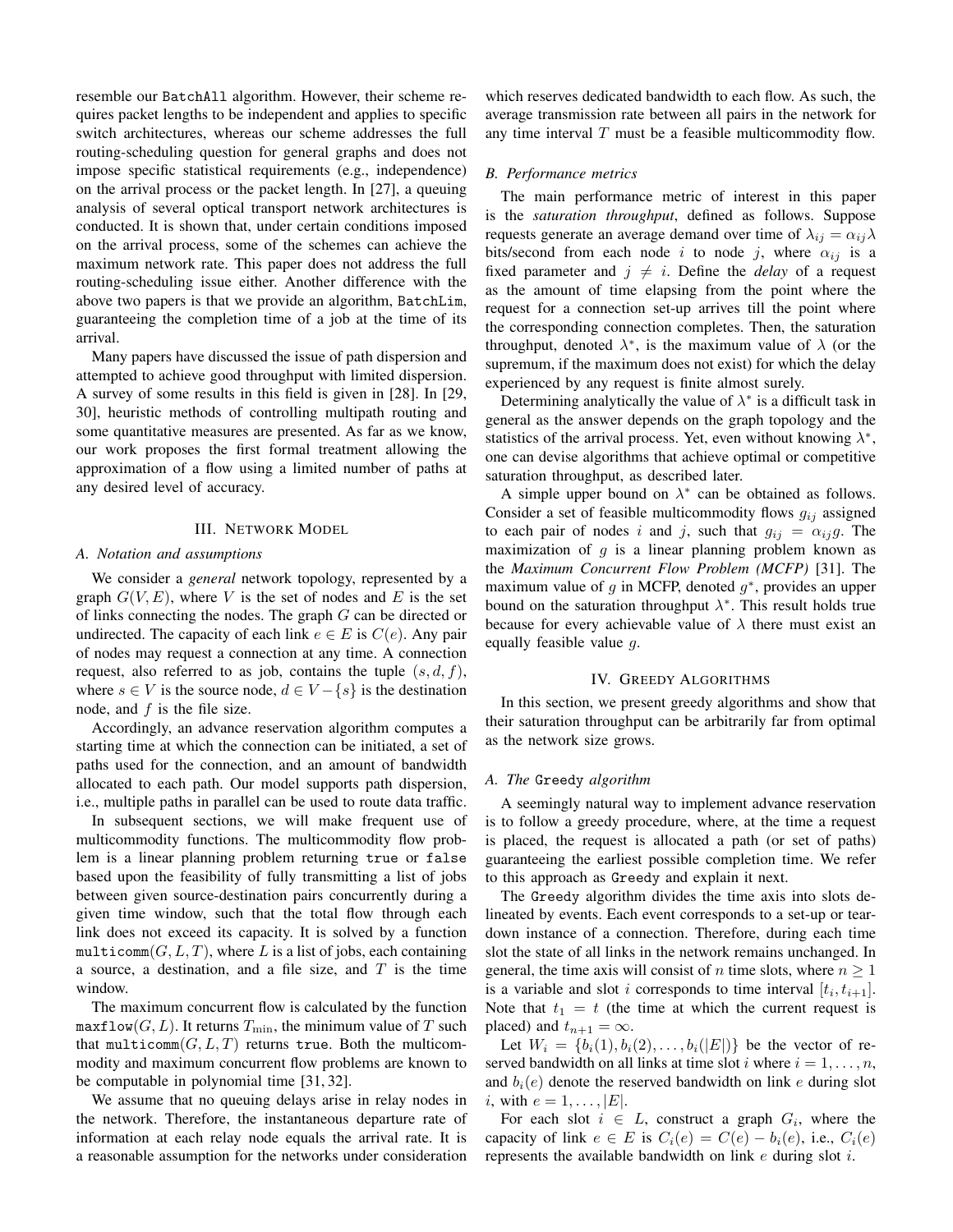In order to guarantee the earliest completion time, Greedy repeatedly performs a maximum flow allocation between nodes *s* and *d*, for as many time slots as needed until the entire file is transferred. This approach ensures that, in each time slot, the maximum possible number of bits is transmitted and, hence, the earliest completion time feasible at the arrival instance of the request is achieved. The Greedy algorithm can thus be concisely described with the following pseudo-code:

- 1) Initialization
	- *•* Set initial time slot: *i*=1.
	- Set initial size of remaining file:  $r = f$ .
- 2) If  $\max \text{flow}(G_i, s, d, r) \leq t_{i+1} t_i$  (i.e., all the remaining file can be transferred during the current time slot) then,

Exit step:

- *•* Update *W<sup>i</sup>* by subtracting the used bandwidth from every link in the new flow and, if the file transfer of the new flow completes before  $t_{i+1}$ , create a new event  $t_{i+1}$  corresponding to the end of the connection.
- *•* Exit procedure.
- 3) Else,

Non-exit step:

- *•* Update *W<sup>i</sup>* by subtracting the used bandwidth from every link in the new flow.
- *• r* = *r−r×*(*ti*+1*−ti*)*/*maxflow(*G<sup>i</sup> , s, d, r*) (update size of remaining file).
- $i = i + 1$  (advance to the next time slot).
- *•* Go back to step 2.

The complexity of this algorithm depends on the number of slots examined before completely serving an arriving job. Noting that at each one of the examined slots a run of maxflow is carried out, this algorithm is expensive to implement in practice since the number of slots can be very large, especially at high load.

## *B. The* Greedy shortest *algorithm*

The Greedy\_shortest algorithm is a variation of Greedy, where only shortest paths (in terms of number of hops) between the source *s* and destination *d* are utilized to route data. To implement Greedy shortest, we employ exactly the same procedure as in Greedy, except that we prune all the links not belonging to one of the shortest paths using breadth first search. Note that for a given source *s* and destination *d*, the pruned links are the same for all the graphs *G<sup>i</sup>* .

# *C. Inefficiency Results*

We next constructively show that there exist certain arrival patterns, for which the saturation throughput achieved by both Greedy and Greedy shortest is significantly lower than optimal. Specifically, we present cases where this measure for Greedy and Greedy shortest is  $\Omega(|V|)$  times smaller than the optimal value.

*Theorem 1:* For any given vertex set with cardinality  $|V|$ , there exists a graph  $G(V, E)$  such that the saturation throughput of Greedy is  $|V|/2$  times smaller than the optimal saturation throughput.



Fig. 1. Examples of graph topologies for which greedy algorithms perform far from optimal.

*Proof:* Consider the ring network shown in Fig. 1(a). Suppose that every link is an undirected 1 Gb/s link and requests arrive in the following order (we assume negligible delay between arrivals of requests): 1Gb request from node 1 to node 2, 1Gb request from node 2 to node 3, 1Gb request from node 3 to node 4, ..., 1Gb request from node  $|V|$  to node 1.

The Greedy algorithm will allocate the maximum flow to each request, meaning that it will split the data flow to two paths, half flowing directly along a one hop path, and half flowing through the alternate path along the entire ring. Thus, the first job requires 1*/*2 second for completion. Since the first job occupies all network resources, the second job has to wait until the completion of the first job before being served. Likewise, each new request will have to wait for the previous one to end, resulting in a completion time of  $|V|/2$  seconds.

On the other hand, the optimal time is just one second using the direct link between each pair of nodes. Assuming the above pattern of requests repeats periodically, an optimal algorithm can support up to one request per second between each pair of neighboring nodes before reaching saturation, while Greedy can support at most  $2/|V|$  request per second between each pair of nodes, hence proving the theorem. A similar proof can be shown for directed graphs.

We next show that restricting routing to shortest paths does not solve the inefficiency problem.

*Theorem 2:* For any given vertex set cardinality  $|V|$ , there exists a graph  $G(V, E)$  such that the saturation throughput of Greedy shortest (or any other algorithm using only shortest path routing) is  $|V| - 1$  times smaller than the optimal saturation throughput.

*Proof:* Consider the network depicted in Fig. 1(b), where all requests are from node 1 to node 2, and only the direct path is used by the algorithm. In this scenario, an optimal algorithm would use all  $|V| - 1$  paths between nodes 1 and 2. Hence, the optimal algorithm can achieve a saturation throughput  $|V| - 1$ times higher than Greedy\_shortest.  $\blacksquare$ 

Both theorems imply that:

*Corollary 3:* There exist networks for which the delay of each job is bounded using the optimal algorithm, but is unbounded using either the Greedy or Greedy shortest algorithm, even if the capacity of each link is multiplied by  $|V|/2 - 1$ .

## V. THROUGHPUT-OPTIMAL ALGORITHMS

In this section, we present on-line, polynomial-time algorithms based on the idea of *deferred bandwidth allocation*.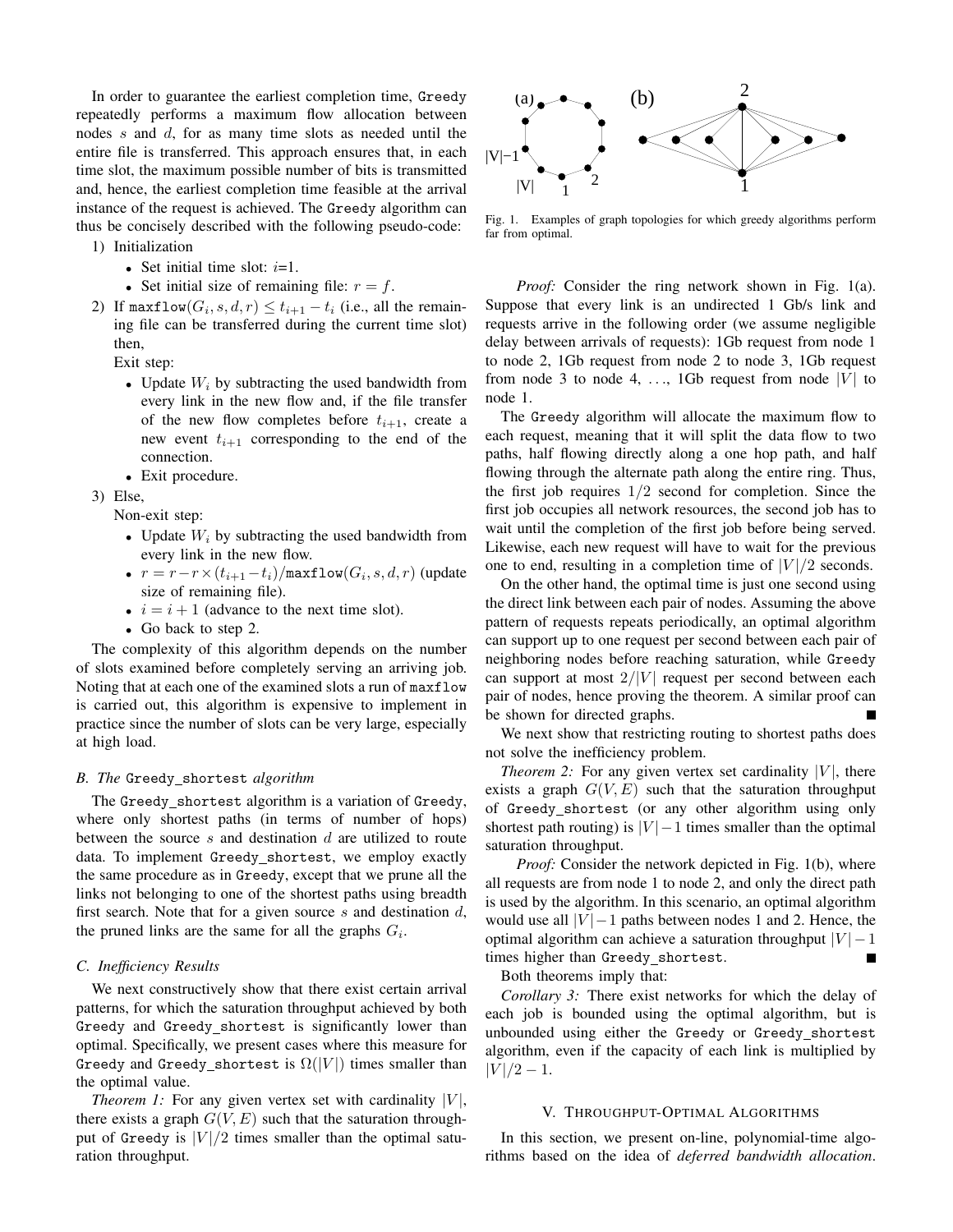Thus, arriving requests are not assigned bandwidth as long as transmissions go on in the network. Once existing transmissions complete, pending requests are served altogether. The proposed algorithms guarantee that the maximum delay experienced by any request in a network with augmented resources lies within a finite multiplicative factor of the value achieved with an optimal off-line algorithm (i.e., with full knowledge of the future and unlimited computational resources) in the original network. Hence, the proposed algorithms reach the maximum throughput achievable in the sense that for any network and any optimal algorithm that can support a list of jobs with a bounded delay, the proposed algorithms also guarantee a bounded delay at the price of augmenting the capacity of each link by a multiplicative factor of  $(1 + \epsilon)$ , for any arbitrarily small constant  $\epsilon > 0$ . This result stands in contrast to the results of Corollary 3, which indicates that, even with high augmentation, the greedy approaches are not competitive with the optimal algorithm.

#### *A. The* BatchAll *Algorithm*

Our first algorithm, called BatchAll, cumulatively performs bandwidth allocation for a group of requests. The group of all pending requests forms a *batch* that is served once existing transmissions complete. Batches of jobs are not predetermined since they are formed by on-line aggregation of random arrivals. We denote by *L* the list of jobs assigned to the next batch, by  $t_c$  the end time of the currently running batch of jobs, and by *clk* the value of the clock (initially set to 0). BatchAll can then concisely be described as follows:

- 1) Set  $t_c$  to 0.
- 2) When a request  $l = \{s, d, f\}$  arrives at  $clk = t$ , give an immediate connection starting time and a connection ending time of  $t_c = t + \text{maxflow}(G, l)$ .
- 3) Set  $L \leftarrow$  null
- 4) While  $clk < t_c$ ,
	- If a request  $l = \{s, d, f\}$  arrives when  $clk = t$ :
		- Set *L ← L ∪ l* (i.e. add the job to the waiting batch)
		- Mark *t<sup>c</sup>* as its connection starting time
- 5) At time  $clk = t_c$ ,
	- *•* If *L* is empty (i.e., there is no pending request) go back to step 2.
	- Else assign a connection ending time  $t_c = t_c +$  $maxflow(G, L)$  to all requests in the batch  $L$  and go back to step 3.

As an example, one can verify that BatchAll achieves optimal throughput for the scenarios used in the proofs of Theorems 1 and 2, which showed the inefficiency of greedy algorithms.

Next, we compare the delay performance of the BatchAll algorithm in an *augmented* network to that of the optimal off-line algorithm in the original network. The augmented network is similar to the original network, other than each link *e* has capacity  $(1+\varepsilon)C(e)$  instead of  $C(e)$ , where  $\varepsilon > 0$ . Alternatively, one may compare the performance of BatchAll to that of the optimal off-line algorithm in a lower capacity

network, allowing the maximum rate of only  $(1 + \varepsilon)^{-1}C(e)$ for each link *e*.

*Theorem 4:* Suppose that we augment the resources of a network such that every edge has  $(1 + \varepsilon)$  times its original capacity, for any  $\varepsilon > 0$ . Then, for all requests arriving up to any time *t ∗* in such a network, the maximum delay using BatchAll is no more than  $2/\varepsilon$  times the maximum delay for all requests arriving up to *t <sup>∗</sup>* using the optimal algorithm in the original network.

*Proof:* Consider the augmented resource network. Take the maximum length batch, say *i*, that accommodates requests arriving before time  $t^*$  and mark its length by  $T$ . Since the batch before this one was of length at most *T*, and all requests in batch *i* were received during the execution of previous batch, denoted by  $i-1$ , then the total waiting time of each of these requests was at most 2*T*. Thus, 2*T* is an upper bound on the maximum delay in the augmented network achieved using BatchAll up to time *t ∗* . Since BatchAll uses a maximum concurrent flow procedure to allocate bandwidth in each batch, the total time for handling all requests received during the execution of batch  $i - 1$  must have been at least  $T$  in the augmented network, or  $(1+\varepsilon)T$  in the original network. Since all of these requests arrived during a time interval of length at most *T* and the completion time for all of them together is at least  $T + \varepsilon T$ , one of them must have waited at least  $\epsilon T$  until job completion under the optimal algorithm. Thus, the maximum delay in the original network using an optimal offline algorithm up to any time  $t^*$  is at least  $\varepsilon T$ . Therefore, the ratio between the maximum waiting time is at most  $2/\varepsilon$ .

The throughput-optimality of BatchAll immediately follows from the previous theorem:

*Corollary 5:* For any given network, the saturation throughput of BatchAll is identical to that of the offline optimal algorithm because, for any arbitrarily small  $\epsilon > 0$ , the delay of any request is guaranteed to be, at worse, a finite multiplicative factor larger than the maximum delay of the optimal algorithm in the reduced resources network.

## *B. The* BatchAll+ *algorithm*

We propose next a simple modification of BatchAll to improve its delay performance. The main idea is as follows. Whenever a job request arrives, we first check if we can allocate it to the current batch without affecting the completion time of the batch. If yes, we immediately allocate bandwidth to the job. If no, we proceed as in BatchAll, and add the current job to the list of jobs waiting for the next batch. To implement this idea, we keep track of the available bandwidth on each link of the graph during the current batch. We denote the resulting graph by *G′* . When a request arrives, we run maxflow over *G′* to examine whether the network can immediately accommodate the new job without disturbing the completion time of currently running jobs. Thus,  $BatchAll+$ modifies step 4 of BatchAll as follows:

- While  $clk < t_c$ ,
	- $\blacksquare$  If request  $l = \{s, d, f\}$  arrives when  $clk = t$ :
		- *∗* If maxflow $(G', l)$   $≤$   $t_c$  *− t'* then,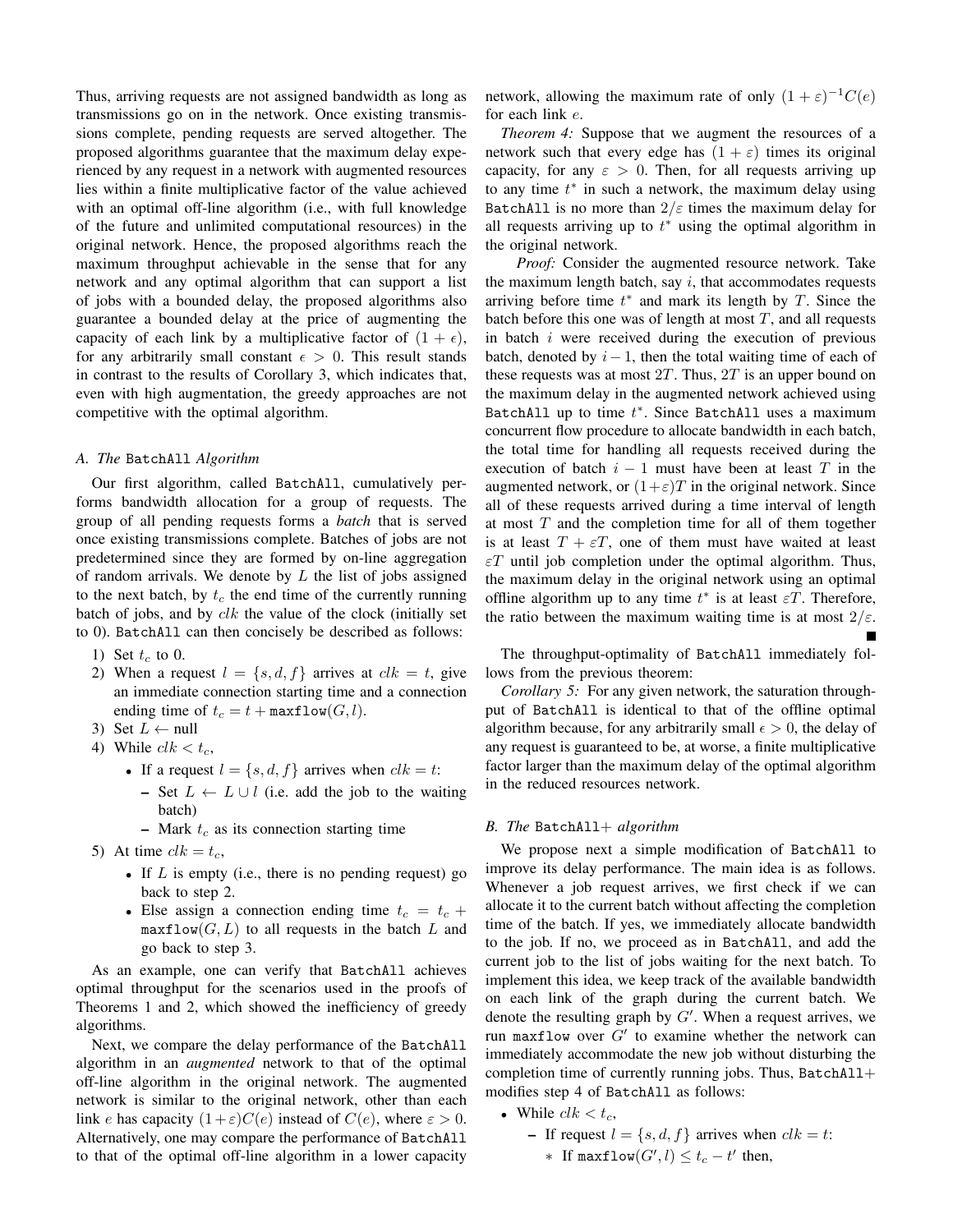- *·* Add the job to the running batch such that it completes simultaneously with the rest of running jobs.
- *·* Deduct all bandwidth assigned to *l* from *G′* .
- *∗* Otherwise,
	- *·* Set *L ← L ∪ l* (i.e. add it to the waiting batch) *·* Mark *t<sup>c</sup>* as its connection starting time

Note that *G'* must also be updated in step 2 and step 5 in the BatchAll pseudo-code, after maxflow is run on *G*, to reflect the available bandwidth on each link. Since computing maxflow is feasible in polynomial time, the computation complexity per request remains polynomial after this modification. It is not difficult to realize that Theorem 4 continues to hold after the modification. Therefore,  $BatchAll+$  also achieves optimal saturation throughput.

## *C. The* BatchLim *Algorithm*

The BatchAll and BatchAll  $+$  algorithms return the starting time of a connection at the time of the request but the completion time is computed only when the connection actually starts. We next present another algorithm, called BatchLim, with a slightly larger delay ratio guarantee but which always returns the completion time at the arrival time of the request. Note that since the delay ratio guarantee remains finite, BatchLim is also throughput-optimal.

For each arriving request, the algorithm maintains a list of times,  $t_i$ ,  $i = 1, \ldots, n$  where  $t_1 = t$  (the time at which the current request is placed) and each time interval  $[t_i, t_{i+1}]$ correspond to a batch of previously allocated jobs, which are either currently running (for the case  $i = 1$ ) or scheduled to start in the future (for  $i > 1$ ). When a new request between a source *s* and a destination *d* arrives at time *t*, two cases may happen: (i) if all previous jobs have completed, a new interval  $[t, t + M]$  where  $M = \text{maxflow}(G, s, d, f)$  is created and the job is assigned to it; (ii) otherwise, attempts are made to add the job to one of the scheduled time intervals  $[t_i, t_{i+1}]$ , where  $2 \leq i \leq n-1$ , by using a multicommodity flow calculation. If the attempts fail, a new interval  $[t_n, \max(2t_n - t, t_n + M)]$ is appended to the time list and the job is assigned to this interval.

We next provide a detailed description of how the algorithm handles a new request arriving at time *t*. We use the tupple  $l = \{s, d, f\}$  to denote the job request and the list  $L_i$  to denote the set of jobs already assigned to interval  $[t_i, t_{i+1}]$ :

1) If no job is currently running, then:

- Set  $M = \text{maxflow}(G, l)$ .
- Set  $t_2 = t + M$ .
- Assign job *l* to interval  $[t_1, t_2]$  and exit.
- 2) Else check if job *l* can be assigned to an existing interval:
	- Set  $i = 2$ .
	- *•* While *i ≤ n −* 1:
		- $-$  If *l* can be fitted into interval  $[t_i, t_{i+1}]$  (i.e.  $multicomm(G, L_i \cup l, t_{i+1} - t_i) = \text{true}$  then assign job *l* to  $[t_i, t_{i+1}]$  and exit.
		- $-$  Else set  $i = i + 1$ .
- 3) Else create new interval:
- Set  $M = \text{maxflow}(G, l)$ .
- If  $t_n t < M$ , then  $t_{n+1} = t_n + M$ .
- Else  $t_{n+1} = 2t_n t$ .
- Assign job *l* to interval  $[t_n, t_{n+1}]$  and exit.

Fig. 2 illustrates runs of the BatchAll and BatchLim algorithms for the same set of requests.

The following lemma shows that the delay of any request arriving at some time *t* and for which a new interval  $[t_n, t_{n+1}]$ is created is at most twice the length of that interval.

*Lemma 6:* For any  $n \geq 1$ ,  $(t_{n+1}-t) \leq 2(t_{n+1}-t_n)$ , where *t* is the time at which the interval  $[t_n, t_{n+1}]$  is formed.

*Proof:* Suppose a request  $l = \{s, d, f\}$  arrives at time *t* and is assigned a new interval  $[t_n, t_{n+1}]$ . Then, by definition  $t_{n+1} - t_n = \max(M, t_n - t)$  where  $M = \max{flow(G, l)}$ . Thus  $t_n - t \leq t_{n+1} - t_n$ . Adding  $t_{n+1} - t_n$  to each side of the previous inequality, we derive the lemma. The following lemma states that the delay experienced by any

request is at most twice the length of the interval to which it is allocated.

*Lemma 7:* Suppose a request arrives at time *t* and is assigned to interval  $[t_i, t_{i+1}]$ , where  $i = 1, 2, \ldots, n$ . Then  $(t_{i+1} - t) \leq 2(t_{i+1} - t_i).$ 

*Proof:* Suppose first that the request, call it *l*, is assigned to a new interval  $[t_n, t_{n+1}]$ , then the proof follows directly from Lemma 6. Next suppose that request *l* is assigned to an existing interval  $[t_i, t_{i+1}]$ , where  $i < n$ . Then, it must be that request *l* arrived after the request, call it *l ′* , for which this interval was formed. Thus, the delay of request *l* is smaller than the delay of request *l ′* and the proof follows again from Lemma 6.

The next theorem provides a guarantee on the maximum delay ratio of BatchLim in an  $(1 + \epsilon)$ -augmented network versus the optimal delay in the original network. The theorem implies that BatchLim is also throughput-optimal.

*Theorem 8:* Suppose that we augment the resources of a network such that every edge has capacity  $(1 + \varepsilon)$  times the original capacity, for any  $\varepsilon > 0$ . Then for requests arriving up to any time *t ∗* in such a network, the maximum delay for a request using BatchLim is at most 4*/ε* times the maximum delay for requests arriving up to *t <sup>∗</sup>* using the optimal algorithm in the original network.

*Proof:* Consider the maximum length time interval formed up to  $t^*$  by BatchLim in the  $(1 + \varepsilon)$  augmented network. Suppose that this interval was created at time *t* and denote it  $[t_n, t_{n+1}]$ . When creating this interval there are two possibilities:

- 1)  $t_{n+1} = t_n + M$ , where M is the minimum time for the new job completion. In this case, the minimum delay using any algorithm in the original network would have been  $(1 + \varepsilon)M$ . By Lemma 7, the total delay for any job using BatchLim is at most 2*M*, and therefore the ratio of waiting times is  $2/(1 + \varepsilon) < 4/\varepsilon$ .
- 2)  $t_{n+1} = t_n + (t_n t)$ . Consider the previous interval  $[t_{n-1}, t_n]$ , which was formed at some time  $t' < t$ when another request arrived that could not be fitted into any previous intervals. By the algorithm definition  $t_n \ge t_{n-1} + (t_{n-1} - t')$ . By maximality of  $[t_n, t_{n+1}]$  it follows that  $t_{n+1} - t_n = t_n - t \geq t_n - t_{n-1}$ , and thus,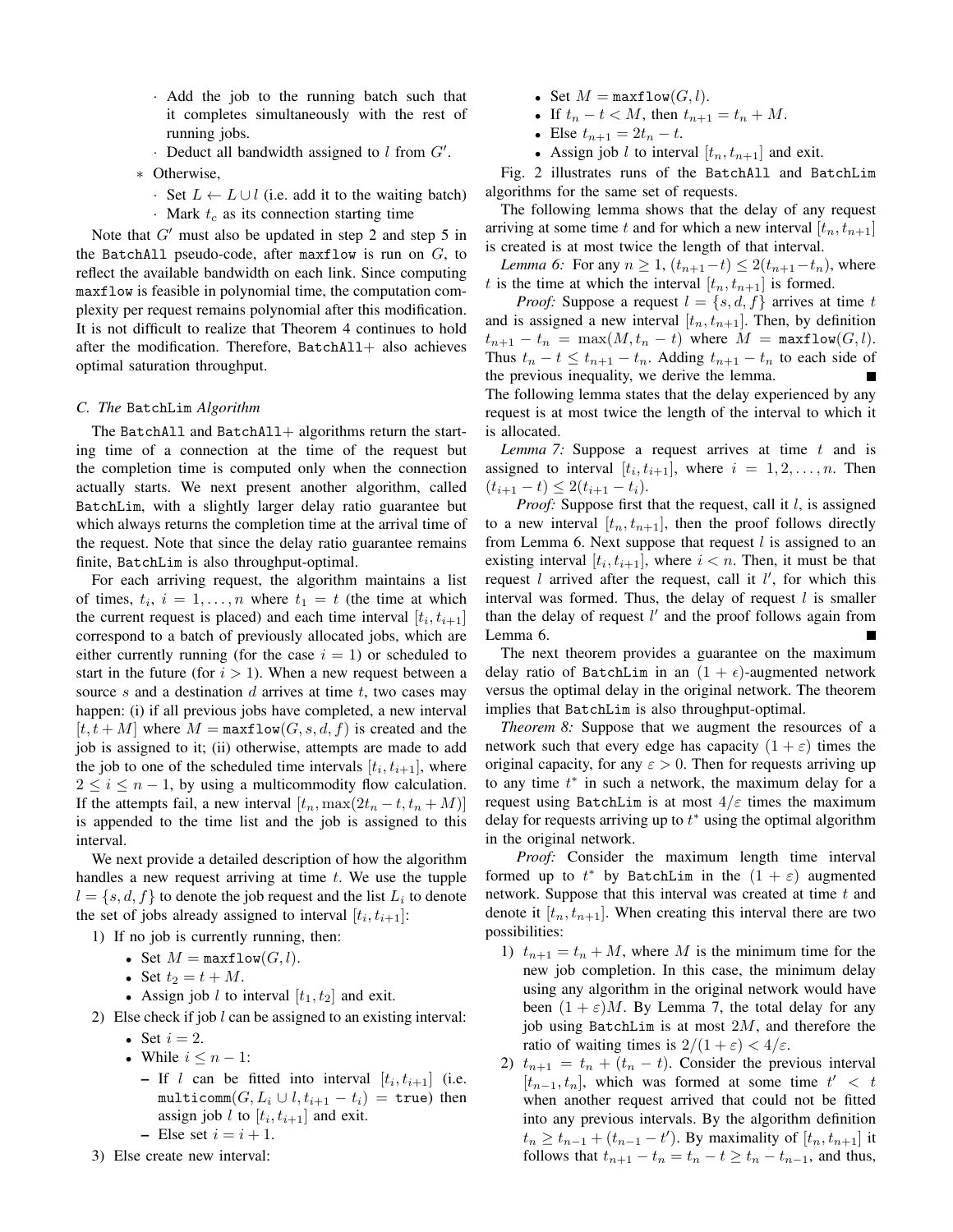

Fig. 2. Illustration of the batching process by the algorithms BatchAll and BatchLim over a simple network topology consisting of three nodes *A*, *B* and *C* connected via links of identical capacity. Connection requests are depicted by arrows and their arrival time. The odd numbered jobs request transmission between nodes *A* and *B* and the even numbered jobs request for transmission between *B* and *C*. Each file size corresponds to one hour of transmission at full link capacity. In BatchAll, a new batch is created for all requests arriving during the running of a previous batch. In BatchLim, for each new request an attempt is made to add it to one of the existing windows, and if it fails, a new window is appended at the end.

 $t \leq t_{n-1}$ . Note that not all the requests arriving during the interval  $[t', t]$  (including the request arriving at time *t*, which initiated the creation of interval  $[t_n, t_{n+1}]$ could have been completed during the interval  $[t_{n-1}, t_n]$ or otherwise the new interval  $[t_n, t_{n+1}]$  would not have been created at time *t*. Thus, the requests arriving during the interval  $[t', t]$  require a time of at least  $t_n - t_{n-1}$  for all to complete according to the multicommodity flow calculation. Thus, the time it would take to complete all jobs that arrived in [*t ′ , t*] under any possible algorithm is at least  $t_n - t_{n-1}$  in the augmented network, and therefore, at least  $(1 + \epsilon)(t_n - t_{n-1})$  in the original network. Since no job can start before time *t ′* , the ending time for all these jobs in the original network must  $\int$ **be at least**  $t' + (1 + \epsilon)(t_n - t_{n-1}) \geq t' + (t_{n-1} - t_n)$  $t'$ ) +  $\epsilon(t_n - t_{n-1}) = t_{n-1} + \epsilon(t_n - t_{n-1})$ . Since the requests have arrived between [ $t'$ ,  $t$ ], the last request has arrived at time  $t \leq t_{n-1}$  at the latest. Thus, one of the requests in this batch must have waited for at least  $t_{n-1} + \epsilon(t_n - t_{n-1}) - t_{n-1} = \epsilon(t_n - t_{n-1})$ . In other words, the maximum delay using the optimal algorithm in the original network is at least  $\epsilon(t_n - t_{n-1})$ . On the other hand, according to Lemma 7, the maximum delay of any request in the augmented network using BatchLim is at most  $2(t_{n+1} - t_n)$ . Since by assumption  $t_{n+1} - t_n = t_n - t$  and since  $t_n - t \leq t_n - t' \leq$  $2(t_n - t_{n-1})$ , where the last inequality follows from Lemma 6, then the maximum delay of any request in the augmented network using BatchLim is at most  $4(t<sub>n</sub>−t<sub>n-1</sub>)$ . Therefore, the ratio of the maximum delays is at most 4*/ε*.

#### VI. BOUNDING PATH DISPERSION

The algorithms presented in the previous sections do not limit the *path dispersion*, that is, the number of paths simultaneously used by a connection. In practice, it is desirable to



Fig. 3. A network demonstrating the optimality of Lemma 9. The edges incident to nodes 1 and 2 have infinite capacity, all other edges have capacity 1.

minimize the number of such paths due to the cost of setting up many paths and the need to split a connection into many low capacity channels. The following suggests a method of achieving this goal.

*Lemma 9:* In every flow of bandwidth *F* between two nodes on a directed graph *G*(*V, E*) there exists a path of bandwidth at least  $F/|E|$  between these nodes.

*Proof:* Remove all edges carrying flow with bandwidth strictly less than  $F/|E|$  from the graph. The total flow carried by these edges is smaller than  $F/|E| \times |E| = F$ . By the Max-Flow–Min-Cut theorem, the maximum flow equals the minimum cut in the network, which is of capacity at least *F*. Therefore, since the flow bandwidth is *F*, there must remain at least one path between the nodes after the removal. All edges in this path have flow bandwidth of at least *F/|E|*. Therefore, the path bandwidth is at least *F/|E|*.

Lemma 9 is asymptotically tight in order of both *|E|* and  $|V|$  as can be seen for the network shown in Fig. 3. In this network each path amounts for only  $O(|E|^{-1}) = O(|V|^{-2})$ of the total flow between nodes 1 and 2. Therefore, to obtain a flow that consists of a given fraction of the maximum flow at least  $O(|E|) = O(|V|^2)$  of paths must be used. If multigraphs are allowed, the lemma is exactly tight for a graph with 2 nodes and *|E|* equal capacity edges between them.

The following theorem establishes the maximum number of paths needed to achieve a throughput with a constant factor of that achieved by the original flow.

*Theorem 10:* For every flow of bandwidth *F* between two nodes on a directed graph  $G(V, E)$  and for every integer  $n \leq$ *|E|* there exists a set of at most *n* paths achieving a flow of bandwidth at least *nF/|E|*.

*Proof:* We prove by induction on *n*. For  $n = 1$ , there exists, by Lemma 9, a path of capacity at least  $F/|E|$ . Take the edge  $(i, j)$  with minimum capacity of the path and decrease the flow through all edges in the path by its weight  $w_{ij}$ . Now, the flow at at least one edge is decreased to zero, and this edge may be removed without affecting the residual flow. Thus, we are left with a graph with flow  $F - w_{ij}$  and with at most *|E| −* 1 edges.

Now assume that by using *n* paths one can achieve a flow of  $f_n \ge nF/|E|$ . The residual flow if  $F - f_n$ , and the number of edges left is at most  $|E| - n$ . The flow of the widest left path,  $p_n$ , is, by Lemma 9, at least  $p_n \geq (F - f_n)/(|E| - n)$ .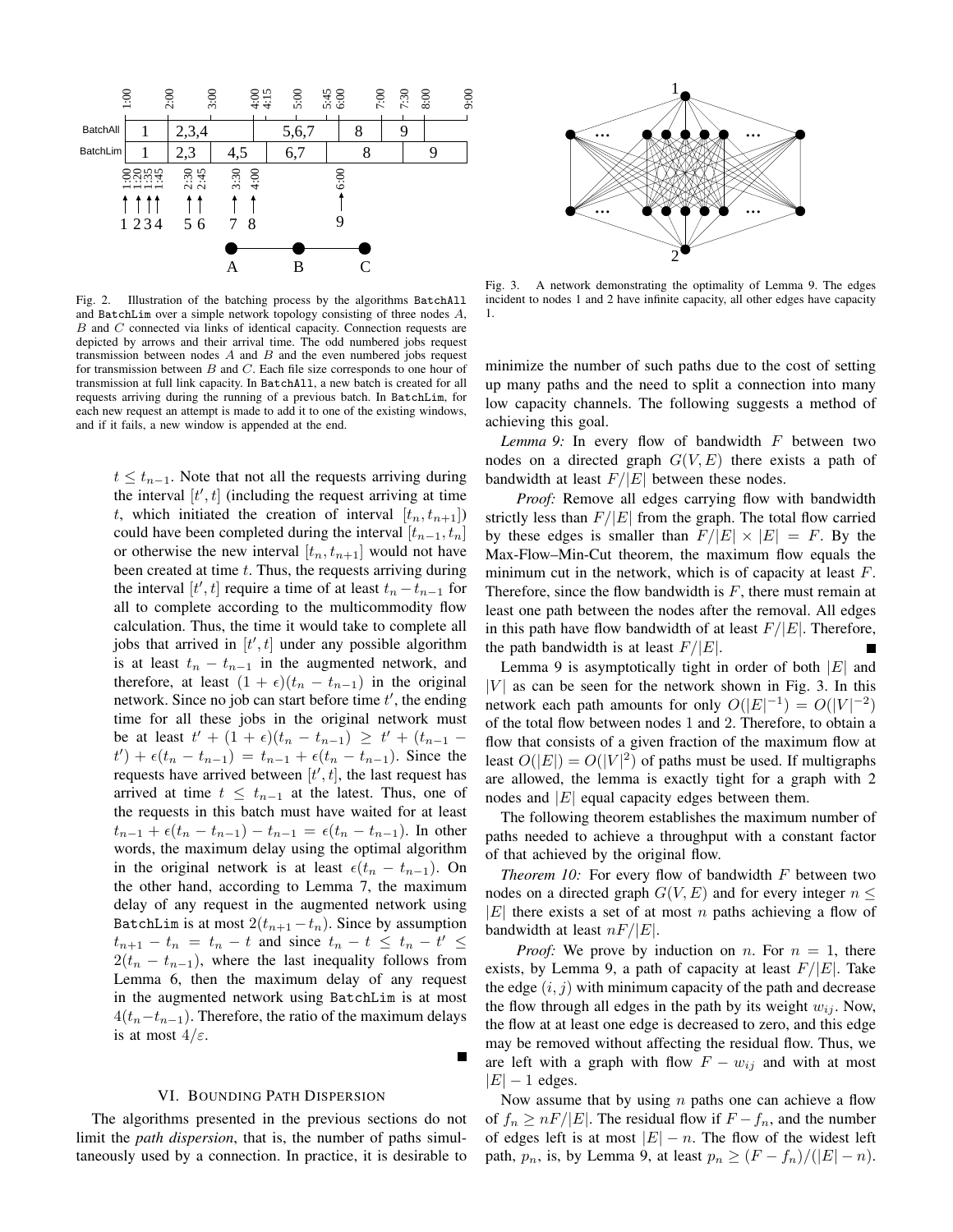Thus the total flow captured in the first  $n + 1$  paths is

$$
f_n + p_n \geq f_n + \frac{F - f_n}{|E| - n} = \frac{(|E| - n - 1)f_n + F}{|E| - n}
$$
  
\n
$$
\geq \frac{(|E| - n - 1)n\frac{F}{|E|} + F}{|E| - n}
$$
  
\n
$$
= \frac{(|E| - n)(n + 1)F}{|E|(|E| - n)} = \frac{n + 1}{|E|}F.
$$

This completes the induction.

Theorem 10 provides both an algorithm for reducing the number of paths and a bound on the throughput loss. To approximate the flow using a limited number of paths, consider only links carrying flow with bandwidth greater than *F/|E|* and find a path *p* among those (if multiple paths are available, select the widest). Suppose path  $p$  carries a flow  $f$ , then remove the bandwidth used by flow *f* from all the links on path *p* and iteratively repeat the same procedure until a satisfactory approximation of the flow is obtained. Note that the maximum number of paths needed to achieve an approximation of the flow to within a constant factor is linear in  $|E|$  and the number of paths needed to obtain the full flow is exactly  $|E|$ , while the number of possible paths may be exponential in *|E|*. Again, this theorem is asymptotically tight, and exactly tight for multigraphs.

We illustrate the bounding path dispersion procedure with a simple example. Figure 4 shows the maximum flow from node 10 to node 3 on an 11-node topology. Links are assumed to be full duplex and link capacities are represented by surrounded numbers next to each link. The maximum flow calculated using a maxflow formulation from node 10 to node 3 is  $F = 20$  Gb/s. Since the total number of edges is  $|E| = 28$  in this graph, we have  $F/|E| = 0.71$  Gb/s.<sup>1</sup> Therefore, at the first step, the algorithm only considers links 10-1, 1-2, 2-3, 10-9, 9- 8, 8-7, 7-3 and 8-2 carrying a flow greater than 0*.*71 Gb/s and ignore all other links. Among the considered links, there exists three different paths between node 10 and 3, marked as *P*1, *P*2 and *P*3, and carrying flows of bandwidth 10, 5 and 5 Gb/s respectively. The algorithm selects the widest path *P*1 first. Subtracting the flow of path *P*1 from *F*, the remaining flow is 10 Gb/s. The links 10-1 and 1-2 are now saturated. Thus we are left with a residual flow of  $F = 20 - 10 = 10$  Gb/s and a remaining  $|E| = 26$  non saturated edges. We repeat the procedure and get  $F/|E| = 0.38$  Gb/s. This time, only links 2-3, 10-9, 9-8, 8-7, 7-3 and 8-2 are considered. The algorithm can select either *P*2 or *P*3. Thus, with a bound of at most two paths per connection we can carry 75% of the full flow from node 10 to node 3 using paths *P*1 and *P*2 (or *P*1 and *P*3). If the bound is relaxed to three paths, then we can route the entire flow between the given nodes. Our simulation results in section VII-B reveals that with this topology, bounding flows with at most 3 paths per connection does indeed closely approximate full flow on average.

Using the above flow approximation in conjunction with the competitive algorithms, we can devise two new algorithms BatchAllDisp and BatchLimDisp, based upon BatchAll



Fig. 4. Illustration of the path dispersion bounding procedure. Links are assumed to be full duplex and link bandwidths are displayed by surrounded numbers next to each link. The three paths connecting node 10 to node 3 are marked by *P*1, *P*2 and *P*3 with flow bandwidth of 10, 5 and 5 Gb/s respectively.



Fig. 5. Simulation topologies.

and BatchLim respectively. These algorithms perform similarly to BatchAll and BatchLim, in terms of the batching process. However, after filling each batch, the algorithms will limit the dispersion of each flow, and approximate the flow. To achieve a partial flow, each time we select the widest path from remaining edges and reserve the total path bandwidth. We repeat this procedure until either the desired number of paths is reached or the entire flow is routed.

## VII. SIMULATIONS

In this section, we present simulation results illustrating the performance of the algorithms described in this paper. While the emphasis of the previous sections was on the throughput optimality (or competitiveness) of the proposed algorithms, here we are also interested in evaluating their delay performance. The main points of interest are as follows: (i) how do the competitive algorithms fare with respect to each other and the capacity bound of section III-B? (ii) what value of path dispersion is needed to ensure good performance?

#### *A. Simulation Set-Up*

We have developed our own simulator in C++. The simulator uses the COIN-OR Linear Program Solver (CLP) library [33] to solve multicommodity optimization problems and allows evaluating our algorithms under various topological settings and traffic conditions. The main simulation parameters are as follows:

*• Topology:* our simulator supports arbitrary topologies. In this paper, we consider the two topologies depicted in Figure 5. One is a fully connected graph (clique) of eight

<sup>&</sup>lt;sup>1</sup>In fact, the entire flow can be routed through 8 directed edges. Thus, one can also use  $|E| = 8$  and obtain  $F/|E| = 2.5$  Gb/s.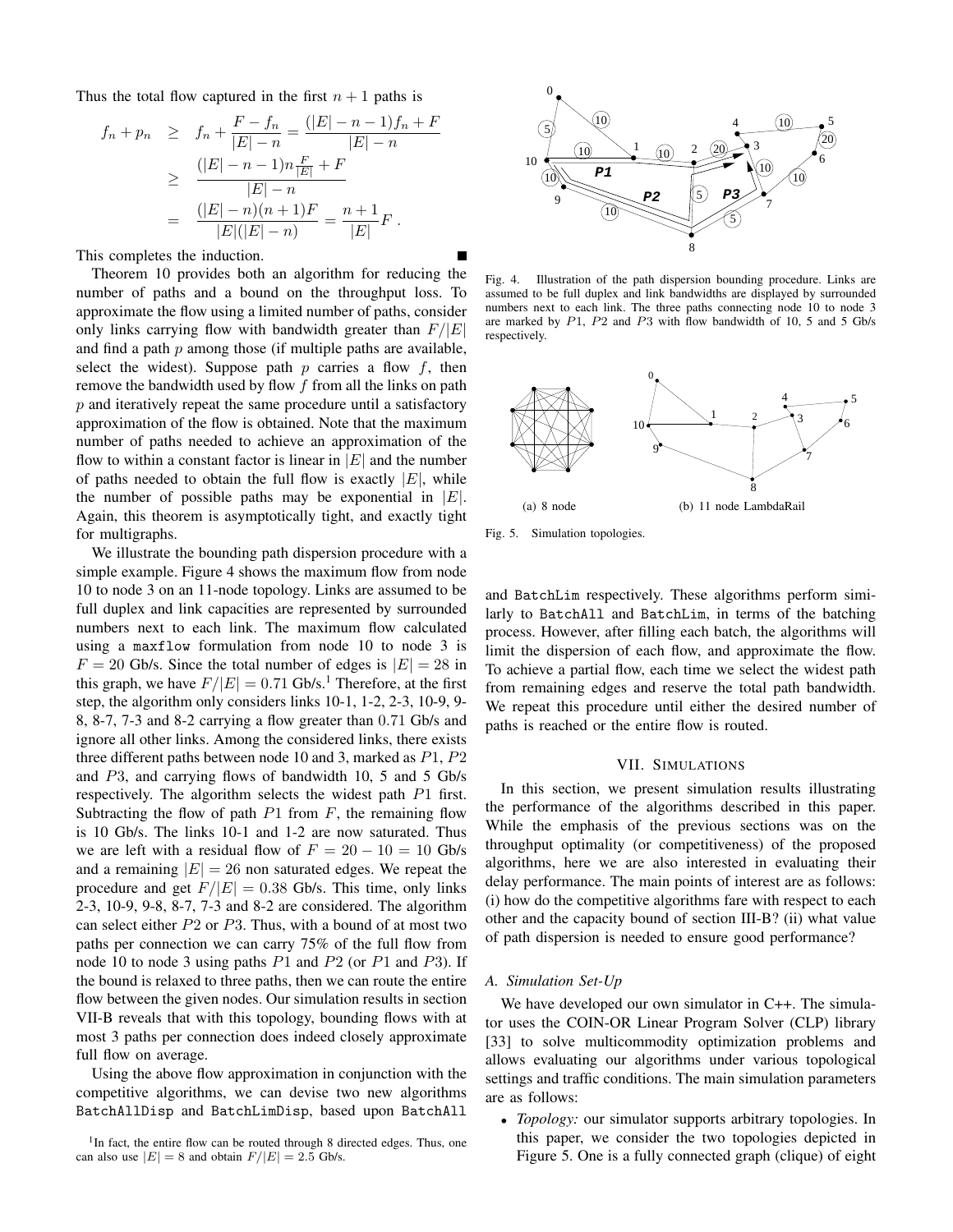nodes and the other is an 11-node topology, similar to the National LambdaRail testbed [34]. Each link on these graphs is full-duplex and assumed to have a capacity of 20 Gb/s.

- *• Arrival process:* we assume that the aggregated arrival of requests to the network forms a Poisson process (this can easily be changed, if desired). The mean rate of arrivals is adjustable. Our delay measurements are carried out at different request arrival rates in units of requests per hour.
- *• File size distribution:* We consider two models for the file size distribution:

1) Pareto:

$$
F(x) = 1 - \left(\frac{x_m}{x - \gamma}\right)^{\beta}, \text{ where } x \ge x_m + \gamma.
$$

In the simulations, we consider two cases: i)  $\beta$  = 2.5,  $x_m = 1.48$  TB (terabyte) and  $\gamma = 6.25$  \* 10*−*<sup>3</sup> TB; and ii) *β* = 2, *x<sup>m</sup>* = 1*.*23 TB and  $\gamma = 6.25 * 10^{-3}$  TB. In both cases, the average file size is 2*.*475 TB.

2) Exponential:

$$
F(x) = \exp(-\delta x), \text{ where } x \ge 0.
$$

In the simulations,  $1/\delta = 2.475$  TB.

*• Source and Destination*: for each request, the source and destination are selected uniformly at random, except that they must be different nodes.

Each simulation point represents an average taken over at least  $10^6$  measurements.

Performance Metrics. Our simulations report results for two metrics related to the delay experienced by requests. The first is the *average delay*. The second is the probability that the delay of a request exceeds a certain threshold. We refer to this metric as *tail probability* [35].

Note that the average delay is defined only if  $\beta > 2$ . For the special case of a graph consisting of a single link, the performance of BatchAll is identical to that of a gated  $M/G/1$  queue [36]. Denote by  $\lambda$  the mean arrival rate of requests, by  $\mathbb{E}[S]$  and  $\mathbb{E}[S^2]$  the first and second moments of the service time (the service time is the file size divided by the link capacity), and by  $\rho = \lambda \mathbb{E}[S]$  the link utilization. Then, the mean waiting time  $\mathbb{E}[W]$  of a job from the point that it arrives till the start of its batch is [36, Eq. 16]:

$$
\mathbb{E}[W] = \frac{\lambda \mathbb{E}[S^2]}{2(1 - \rho^2)}.
$$

As in the standard  $M/G/1$  queue, the mean waiting time is bounded only if the second moment of the service time distribution (or equivalently that of the file size distribution) is finite. The same result holds also in general networks. Since measurements [37–40] have shown that the distribution of the size of Internet files has infinite variance, we also provide simulation results for power-law parameter  $\beta = 2$  using tail probability as the performance metric.



Fig. 6. Average delay performance evaluation of algorithms BatchAll, BatchLim and BatchAllDisp for the 8-node clique topology and exponentially distributed file size. Algorithm BatchAllDisp is plotted with path dispersion bounds of 1, 3 and 5 paths per connection.



Fig. 7. Average delay performance evaluation of algorithms BatchAll, BatchLim and BatchAllDisp for the 11-node topology and Pareto distributed file size with  $\beta = 2.5$ . Algorithm BatchAllDisp is plotted with path dispersion bounds of 1, 2 and 3 paths per connection.

#### *B. Average Delay Performance*

In this section, we use average delay as the performance metric. When considering the Pareto distribution, we assume  $\beta = 2.5$ . We first compare the performance of BatchAll, BatchAllDisp and BatchLim algorithms in Figures 6 and 7. Both figures show BatchAllDisp with multiple bounds on path dispersion. The capacity bounds are also depicted in dashed lines as a performance benchmark for each scenario. Figure 6 corresponds to the 8-node clique topology with exponentially distributed file sizes and Figure 7 corresponds to the 11-node topology of Figure 5(b) with Pareto distributed file sizes.

According to Figure 6, BatchAll approaches the capacity bound at a reasonably low average delay value. Interestingly, a path dispersion of at most five per connection (corresponding to  $\alpha = 0.089$  is sufficient for BatchAllDisp to closely approximate BatchAll. It is worth mentioning that, in this topology, there exist 1957 possible paths between any two nodes. Thus, with five paths, BatchAllDisp uses only 0*.*25% of the total paths possible. The figure also demonstrates the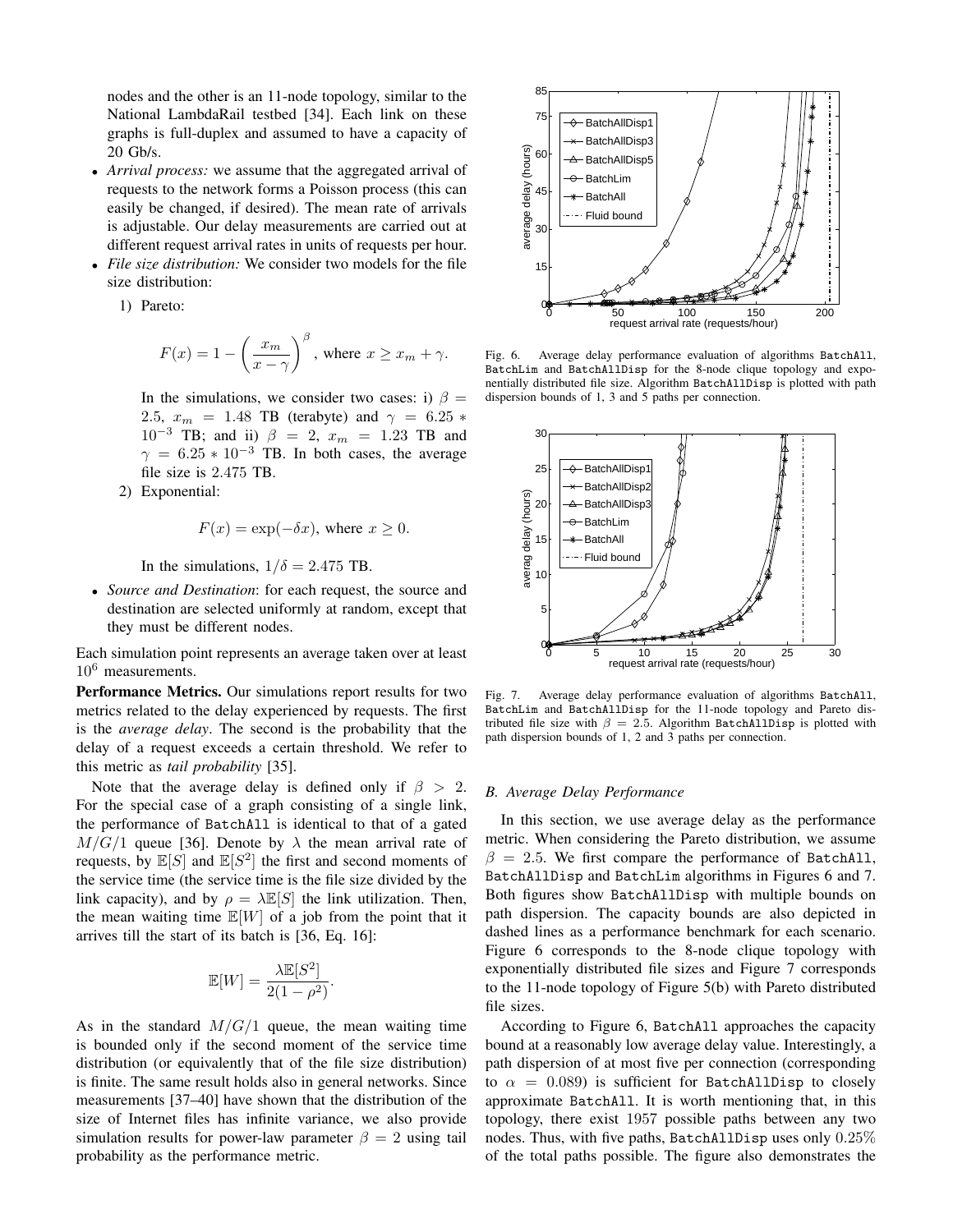

Fig. 8. Average delay performance comparison of algorithms BatchAll and BatchAll+ for the 8-node clique and Pareto file size distribution with  $\beta = 2.5$ .



Fig. 9. Average delay performance comparison of algorithms BatchAll and BatchAll+ for the 11-node topology and Pareto file size distribution with  $\beta = 2.5$ .

importance of multi-path routing: the performance achieved using a single path per connections is far worse. Figure 6 also shows that BatchLim is less efficient than BatchAll in terms of average delay, especially at low load. This result is somewhat expected given that BatchLim uses a less efficient batching process and its delay ratio guarantee is looser.

Figure 7 depicts the performance of the various algorithms and the capacity bound for the 11-node topology of Figure 5(b). In this case, we observe that BatchAllDisp with as few as 3 paths per connection (or  $\alpha = 0.107$ ) approximates BatchAll very closely. Since this network is sparser than the previous one, it is reasonable to obtain good performance with a smaller path dispersion. In this scenario with Pareto file size distribution, BatchLim performs significantly worse than BatchAll for the load range illustrated. We suspect that the performance of BatchLim is more sensitive to the file size distribution than BatchAll, because the batches formed by BatchLim are limited in time duration compared to those of BatchAll.

Figures 8 and 9 compare the performance of BatchAll and BatchAll+ for the 8-node and 11-node topologies BatchAll+, with Pareto file size distribution. The figures show the superiority of BatchAll+ over BatchAll in both cases, which is due to optimization in Step 4 of the algorithm.



Fig. 10. Tail probability performance of algorithms BatchAll and BatchAllDisp for the 8-node topology, Pareto distributed file size with  $\beta = 2$ , and delay threshold of 48 hours. Algorithm BatchAllDisp is plotted with path dispersion bounds of 1, 3, and 5 paths per connection.



Fig. 11. Tail probability performance of algorithms BatchAll and BatchAllDisp for the 11-node topology, Pareto distributed file size with  $\beta = 2$ , and delay threshold of 24 hours. Algorithm BatchAllDisp is plotted with path dispersion bounds of 1 and 3 paths per connection.

# *C. Tail Probability Performance*

In this section, we use the tail probability of the delay as the performance metric. All our simulations assume Pareto distributed file sizes with  $\beta = 2$ . Due to the high variability of the delay experienced by different requests, each simulation point in the following graphs represents an average taken over seven iterations, where each iteration is run for  $4*10<sup>6</sup>$  requests. The graphs also plot 95% confidence intervals.

Figure 10 shows the probability that the delay of a request exceeds 48 hours, in the 8-node topology, as a function of the arrival rate of requests. We observe that the performance of BatchAllDisp with 5 paths per connection is close to that of BatchAll. Next, Figure 11 shows the probability that the delay of a request exceeds 24 hours, in the 11-node topology, as a function of the the arrival rate of requests. In that case the performance of BatchAllDisp with 3 paths per connection is virtually identical to that of BatchAll. Overall, the results are qualitatively similar to those obtained in the previous section.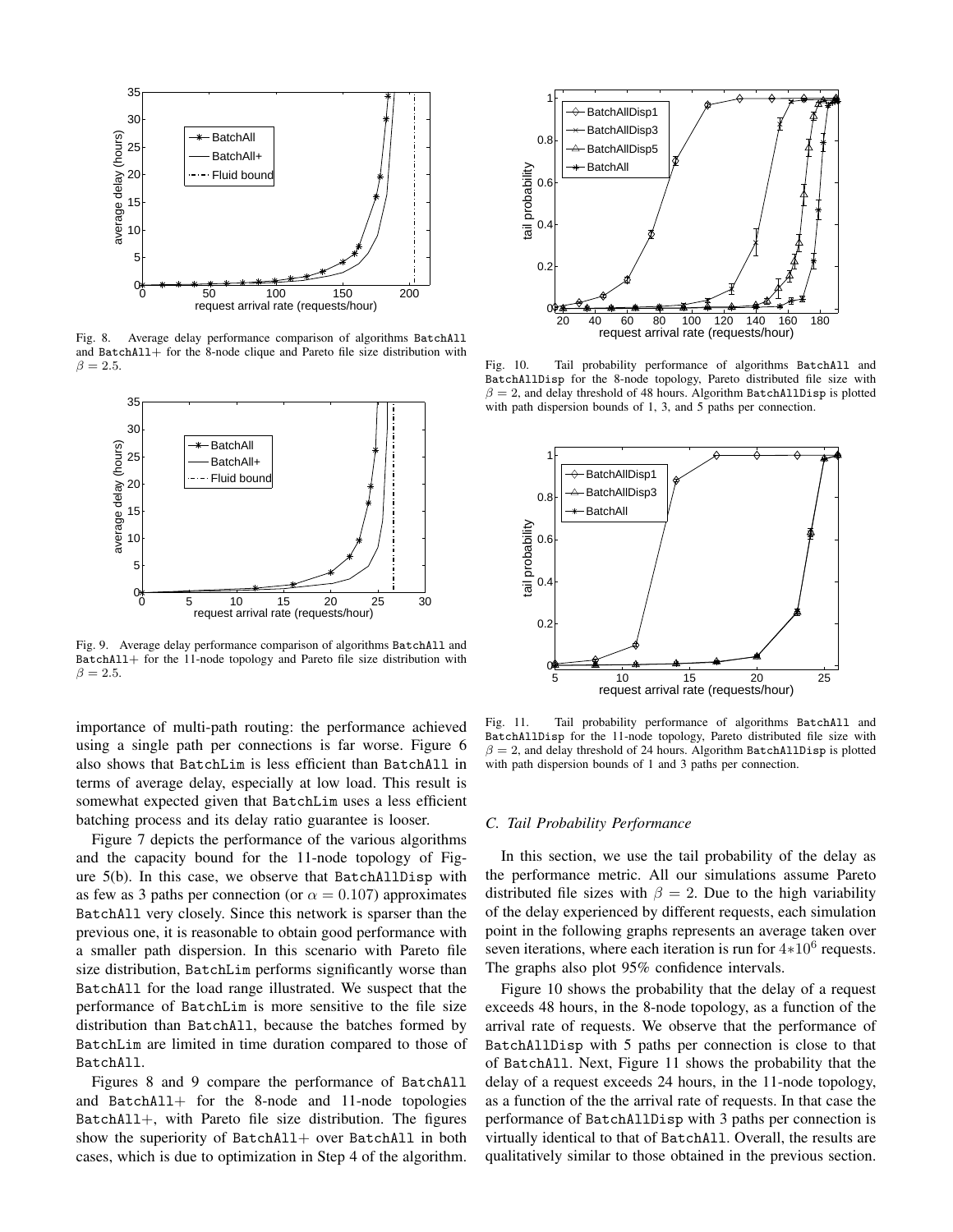# VIII. CONCLUSION

In this paper, we considered the problem of devising throughput-optimal and throughput-competitive algorithms for networking architectures supporting advance reservation, a problem of particular relevance to modern grid and cloud computing applications. After showing the limitations of greedy approaches, we proposed two new on-line algorithms for advance reservation, called BatchAll and BatchLim, that are guaranteed to achieve optimal throughput performance. Specifically, we proved that both algorithms bounds the ratio of the maximum delay of any request in  $1 + \varepsilon$  bandwidth augmented networks to the maximum delay of any request in the original network using the optimal off-line algorithm. While BatchLim has a slightly looser delay ratio guarantee than that of BatchAll (i.e.,  $4/\epsilon$  instead of  $2/\epsilon$ ) and, based on our simulations, inferior average delay performance, it has the distinct advantage of returning the completion time of a connection immediately as a request is placed.

We observed that path dispersion is essential to achieve full network utilization. However, splitting a transmission into too many different paths may render a flow-based approach inapplicable in many real-world environments. Thus, we presented a rigorous, theoretical approach to address the path dispersion problem and presented a method for approximating the maximum multicommodity flow using a limited number of paths. Specifically, while the number of paths between two nodes in a network scales exponentially with the number of edges, we showed that throughput competitiveness up to any desired ratio factor can be achieved with a number of paths scaling linearly with the total number of edges. In practice, our simulations indicate that three paths (in sparse graphs) to five paths (in dense graphs) should be sufficient.

We also provided a simple and practical mechanism for enhancing the delay performance of our main algorithm, BatchAll. Specifically, the enhanced version, called BatchAll+, attempts at adding any arriving request to the current batch of running requests pending that the completion time of the batch remains unchanged. Such an improvement can also be applied to the algorithm with bounded path dispersion, BatchAllDisp.

The algorithms proposed in this paper can be either run in a centralized fashion (a reasonable solution in small networks) or using link-state routing and distributed signaling mechanism, such as enhanced versions of GMPLS [41]. Distributed approximations of the multicommodity flow have also been discussed in the literature [42]. An important research area open for future work will be to carefully investigate these implementation issues.

We conclude by noting that advance reservation architectures relying on flow (circuit) switching may provide an additional benefit by saving energy [43]. Indeed, flow switching avoids the need of managing each packet individually [44]. Quantifying the potential energy gain of advance reservation architectures represents an important topic for future research.

## ACKNOWLEDGMENT

This research was supported in part by the US Department of Energy under ECPI grant DE-FG02-04ER25605 and the

US National Science Foundation under CAREER grant ANI-0132802 and grant CCF-0729158.

#### **REFERENCES**

- [1] C. Guok, D. Robertson, E. Chianotakis, M. Thompson, W. Johnston, and B. Tierney, "A User Driven Dynamic Circuit Implementation," in *Proceedings of IEEE GLOBECOM*, December 2008, New Orleans, LA, USA.
- [2] N. Rao, W. Wing, S. Carter, and Q. Wu, "UltraScience Net: network testbed for large-scale science applications," *IEEE Communications Magazine*, vol. 43, pp. 12–17, 2005.
- [3] R. Cohen, N. Fazlollahi, and D. Starobinski, "Path switching and grading algorithms for advance channel reservation architectures," *IEEE/ACM Transactions on Networking (TON)*, vol. 17, no. 5, pp. 1684–1695, October 2009.
- [4] "On-demand secure circuits and advanced reservation systems," http://www.es.net/oscars/index.html.
- [5] W. Johnston, "ESnet: advanced networking for science," *SciDAC review*, 2007.
- [6] C. Guok, J. Lee, and K. Berket, "Improving the bulk data transfer experience," *Internation Journal of Internet Protocol Technology*, vol. 3, no. 1, pp. 46–53, 2008.
- [7] L. Burchard, "Networks with advance reservations: Applications, architecture, and performance," *Journal of Network and Systems Management*, vol. 13, pp. 429–449, 2005.
- [8] H. Lee, M. Veeraraghavan, H. Li, and E. Chong, "Lambda scheduling algorithm for file transfers on high-speed optical circuit," in *IEEE International Symposium on Cluster Computing and the Grid (CCGrid 2004)*, April 2004, chicago, USA.
- [9] A. Banerjee, N. Singhal, J. Zhang, D. Ghosal, C.-N. Chuah, and B. Mukherjee, "A Time-Path Scheduling Problem (TPSP) for aggregating large data files from distributed databases using an optical burstswitched network," in *Proc. ICC*, 2004, Paris, France.
- [10] A. Banerjee, W. Feng, B. Mukherjee, and D. Ghosal, "Routing and scheduling large file transfers over lambda grids," in *Proc. of the 3rd International Workshop on Protocols for Fast Long-Distance Networks (PFLDnet'05)*, February 2005, Lyon, France.
- [11] R. Guerin and A. Orda, "Networks with advance reservations: the routing perspective," in *Proceedings of INFOCOM'00*, March 2000, Tel-Aviv, Israel.
- [12] V. Chan, G. Weinchenberg, and M. Médard, "Optical flow switching," in *Proc. 3rd International Conference on Broadband Communications, Networks and Systems*, October 2006, pp. 1–8, San Jose, USA.
- [13] B. Ganguly, "Implementation and modeling of a scheduled optical flow switching (ofs) network," Ph.D. dissertation, Massachusetts Institute of Technology, 2008.
- [14] J. Zheng and H. T. Mouftah, "Routing and wavelength assignment for advance reservation in wavelength-routed WDM optical networks," in *Proc. IEEE ICC*, vol. 5, 2002, pp. 2722–2726.
- [15] S. Figueira, N. Kaushik, S. Naiksatam, S. Chiappari, and N. Bhatnagar, "Advance reservation of lightpaths in optical-network based grids," in *Proc. ICST/IEEE Gridnets*, October 2004, San Jose, USA.
- [16] N. Kaushik and S. Figueira, "A dynamically adaptive hybrid algorithm for scheduling lightpaths in lambda-grids," in *Proc. IEEE/ACM CCGRID/GAN'05-Workshop on Grid and Advanced Networks*, May 2005, Cardiff, UK.
- [17] A. Goel, M. Henzinger, S. Plotkin, and E. Tardos, "Scheduling data transfers in a network and the set scheduling problem," in *Proc. of the 31st Annual ACM Symposium on the Theory of Computing*, 1999, pp. 189–199.
- [18] L. Lewin-Eytan, J. Naor, and A. Orda, "Admission control in networks with advance reservations," *Algorithmica*, vol. 40, pp. 293–304, 2004.
- [19] T. Erlebach, "Call admission control for advance reservation requests with alternatives," ETH, Zurich, Tech. Rep. 142, 2002.
- [20] M. Andrews, A. Fernandez, A. Goel, and L. Zhang, "Source routing and scheduling in packet networks," *Journal of the ACM (JACM)*, vol. 52, no. 4, pp. 582–601, July 2005.
- [21] Y. Azar, J. Naor and R. Rom, "Routing Strategies in Fast Networks," *IEEE Transactions on Computers*, vol. 45, no. 2, pp. 165–173, February 1996.
- [22] B. Awerbuch, Y. Azar, A. Fiat, S. Leonardi, and A. Rosen, "Online competitive algorithms for call admission in optical networks," *Algorithmica*, vol. 31, no. 1, pp. 29–43, 2001.